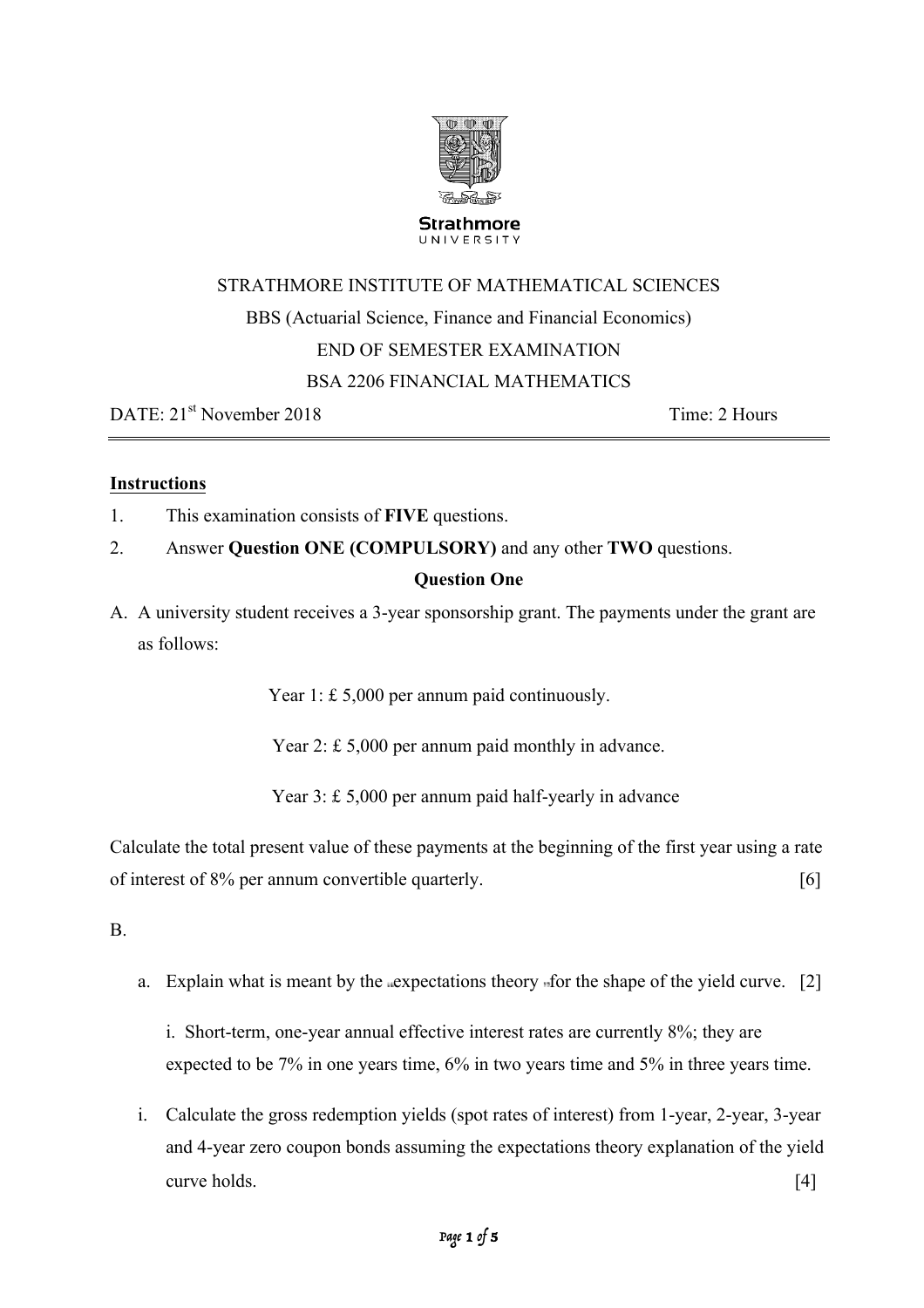- ii. The price of a coupon paying bond is calculated by discounting individual payments from the bond at the zero-coupon bond yields in (i). Calculate the gross redemption yield of a bond that is redeemed at par in exactly four years and pays a coupon of 5 per annum annually in arrear. [4]
- C. A property development company has just purchased a retail outlet for \$4,000,000. A further \$900,000 will be spent refurbishing the outlet in six months' time. An agreement has been made with a prospective tenant who will occupy the outlet beginning one year after the purchase date. The tenant will pay rent to the owner for five years and will then immediately purchase the outlet from the property development company for \$6,800,000. The initial rent will be \$360,000 per annum and this will be increased by the same percentage compound rate at the beginning of each successive year. The rental income is received quarterly in advance. Calculate the compound percentage increase in the annual rent required to earn the company an internal rate of return of 12% per annum effective. [9]
- D. £1,000 is invested for 10 years. In any year the yield on the investment will be 4% with probability 0.4, 6% with probability 0.2 and 8% with probability 0.4 and is independent of the yield in any other year. Calculate the standard deviation of the accumulation at the end of 10 years.  $[5]$

#### **Question Two**

a. Explain what is meant by the following terms:

| Payback period | $\lceil 2 \rceil$ |
|----------------|-------------------|
|                |                   |

ii. Discounted payback period [2]

An insurance company is considering setting up a branch in a country in which it has previously not operated. The company is aware that access to capital may become difficult in twelve years time. It therefore has two decision criteria. The cashflows from the project must provide an internal rate of return greater than 9% per annum effective and the discounted payback period at a rate of interest of 7% per annum effective must be less than twelve years.

The following cashflows are generated in the development and operation of the branch.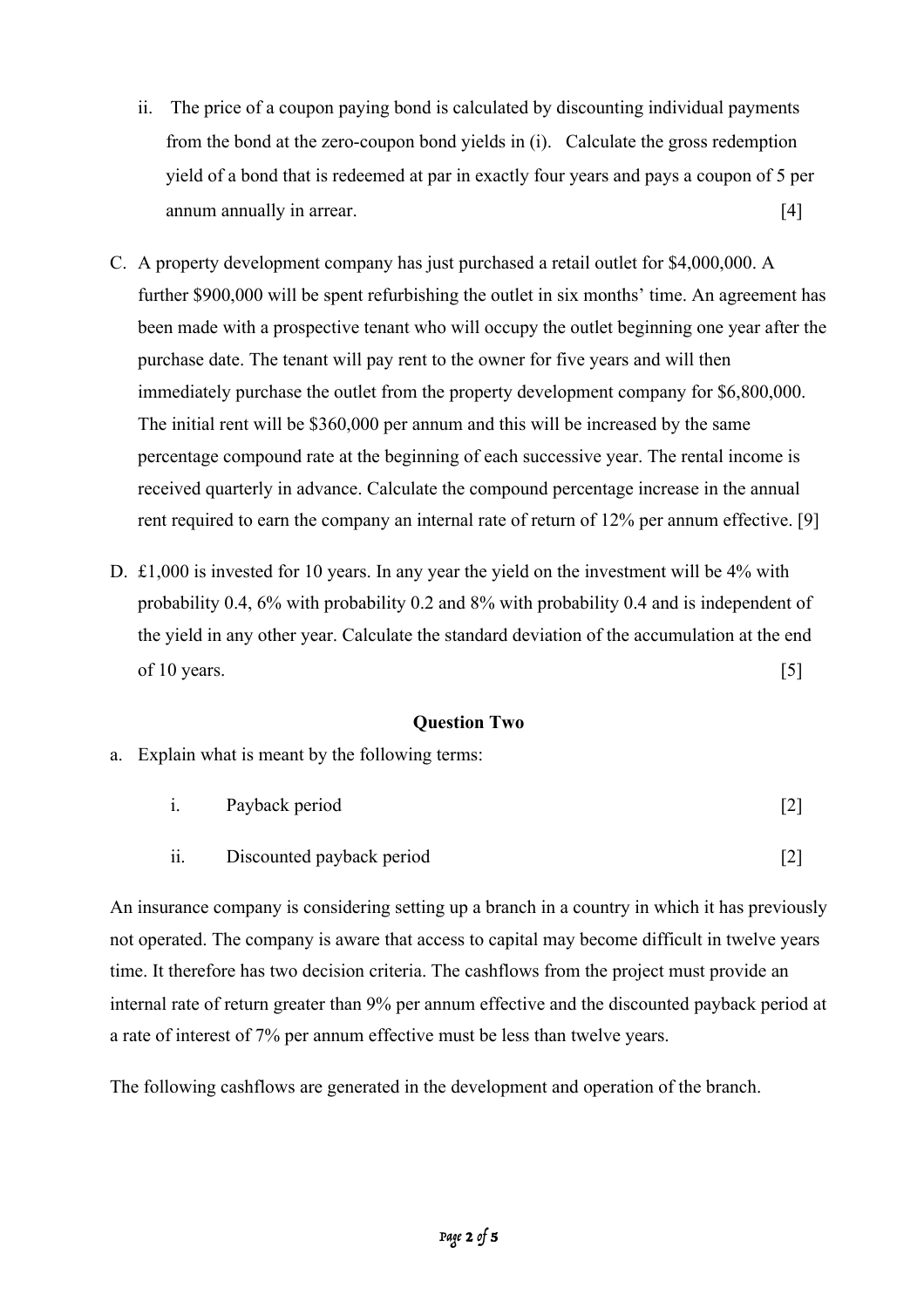#### **Cash Outflows**

Between the present time and the opening of the branch in three years time the insurance company will spend £1.5m per annum on research, development and the marketing of products. This outlay is assumed to be a constant continuous payment stream. The rent on the branch building will be £0.3m per annum paid quarterly in advance for twelve years starting in three years time. Staff costs are assumed to be  $\pounds 1m$  in the first year,  $\pounds 1.05m$  in the second year, rising by 5% per annum each year thereafter. Staff costs are assumed to be incurred at the beginning of each year starting in three years time and assumed to be incurred for 12 years.

#### **Cash Inflows**

The company expects the sale of products to produce a net income at a rate of  $£1m$  per annum for the first three years after the branch opens rising to £1.9m per annum in the next three years and to £2.5m for the following six years. This net income is assumed to be received continuously throughout each year. The company expects to be able to sell the branch operation 15 years from the present time for £8m.

Determine which, if any, of the decision criteria the project fulfils. [16]

#### **Question Three**

A pension fund has the following liabilities: annuity payments of £160,000 per annum to be paid annually in arrears for the next 15 years and a lump sum of £200,000 to be paid in ten years. It wishes to invest in two fixed-interest securities in order to immunise its liabilities. Security A has a coupon rate of 8% per annum and a term to redemption of eight years. Security B has a coupon rate of 3% per annum and a term to redemption of 25 years. Both securities are redeemable at par and pay coupons annually in arrear.

- i. Calculate the present value of the liabilities at a rate of interest of 7% per annum effective. [3]
- ii. Calculate the discounted mean term of the liabilities at a rate of interest of 7% per annum effective. [4]
- iii. Calculate the nominal amount of each security that should be purchased so that both the present value and discounted mean terms of assets and liabilities are equal. [9]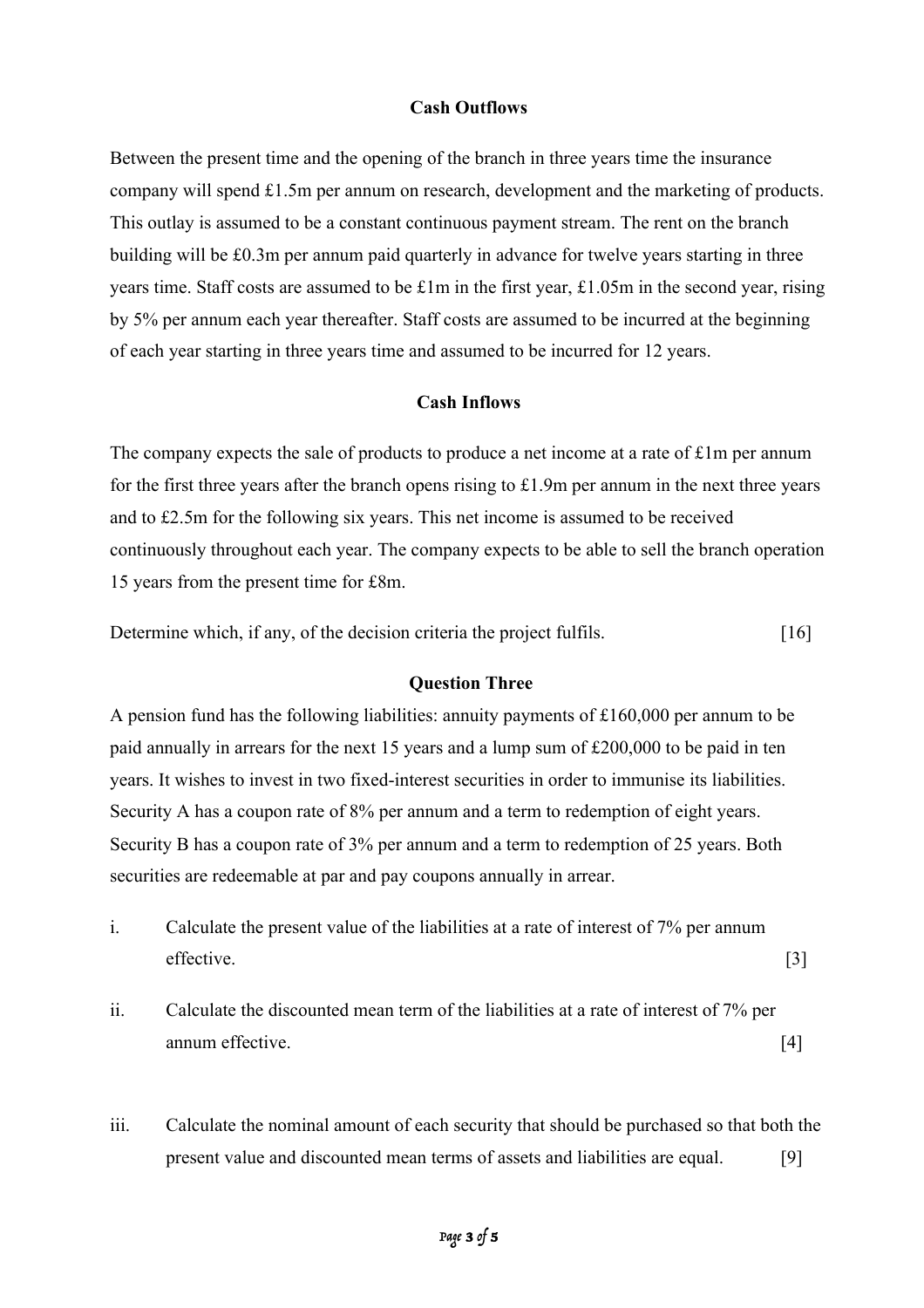iv. Without further calculation, comment on whether, if the conditions in (iii) are fulfilled, the pension fund is likely to be immunised against small, uniform changes in the rate of interest. [4]

## **Question Four**

An insurance company holds a large amount of capital and wishes to distribute some of it to policyholders by way of two possible options.

# **Option A**

£100 for each policyholder will be put into a fund from which the expected annual effective rate of return from the investments will be 5.5% and the standard deviation of annual returns 7%. The annual effective rates of return will be independent and  $(1 + i_t)$  is lognormally distributed, where  $i_t$  is the rate of return in year *t*. The

policyholder will receive the accumulated investment at the end of ten years.

#### **Option B**

 $\pounds$ 100 will be invested for each policyholder for five years at a rate of return of 6% per annum effective. After five years, the accumulated sum will be invested for a further five years at the prevailing five-year spot rate. This spot rate will be 1% per annum effective with probability 0.2, 3% per annum effective with probability 0.3, 6% per annum effective with probability 0.2, and 8% per annum effective with probability 0.3. The policyholder will receive the accumulated investment at the end of ten years.

Deriving any necessary formulae:

- a. Calculate the expected value and the standard deviation of the sum the policyholders will receive at the end of the ten years for each of options A and B. [13]
- b. Determine the probability that the sum the policyholders will receive at the end of ten years will be less than  $£115$  for each of options A and B. [5]
- c. Comment on the relative risk of the two options from the policyholders' perspective.

[2]